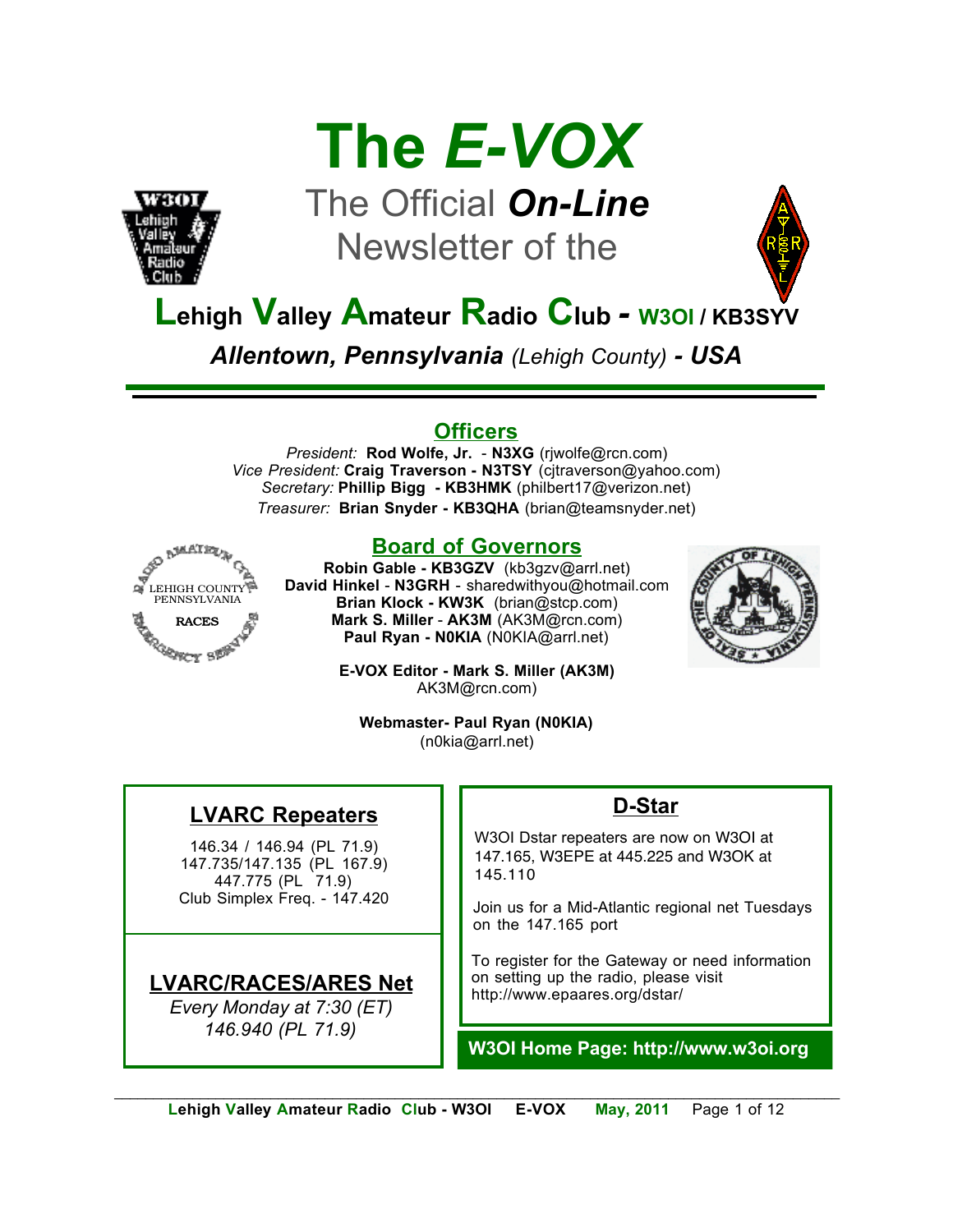# *May 2011 Contents*





**Newsletter submissions can be sent to Mark (AK3M) at AK3M@rcn.com**

**Your submissions can be text and/or graphics.**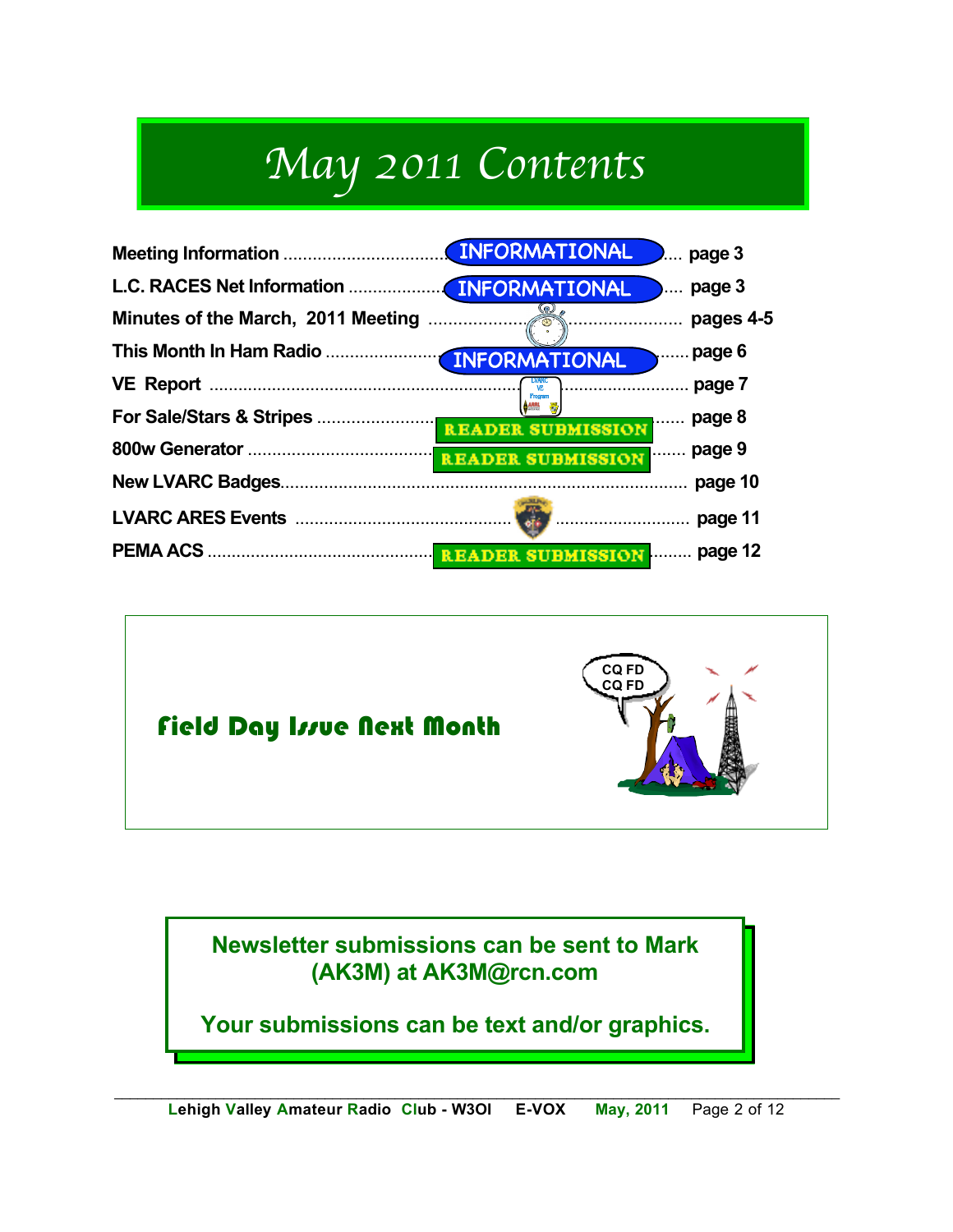

**The May, 2011 LVARC meeting will be held on May 3, 2011 at the TriClover Fire Company at 7:30 pm.**

# **LVARC / RACES NET**

**Don't forget to check into the Monday Night LC/LVARC/RACES Net on 146.94 (PL 71.9) with an alternate frequency of 147.735/147.135 (PL 167.9) The Net begins at 7:30 pm local time (ET).** 

> *Many* **club announcements will be heard there !**

## **Monday Night RACES/ARES Check-In Summary - 2011**

**February** 





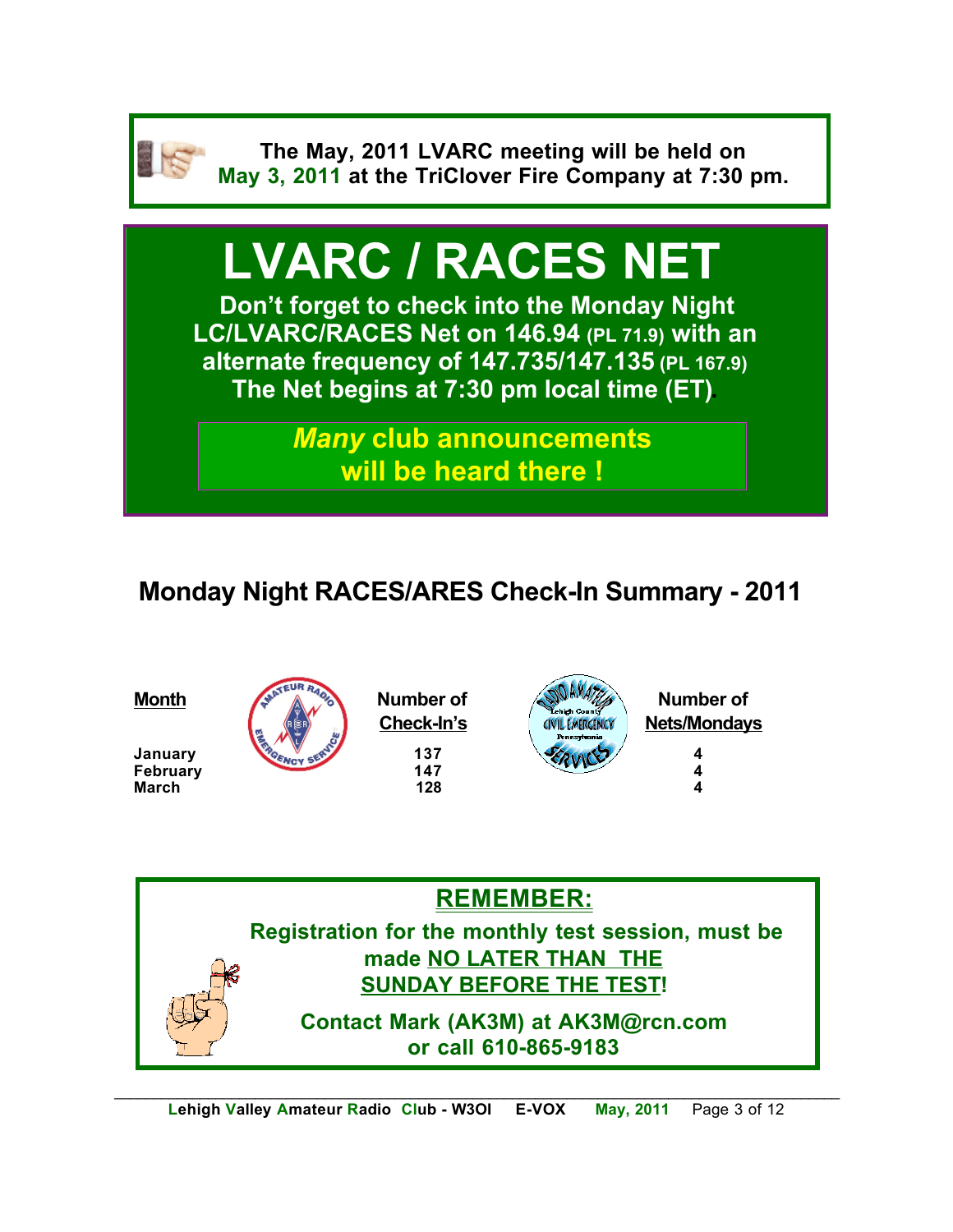#### **Minutes of the April, 2011 LVARC Meeting** de - Phil (KB3HMK)

The meeting was called to order by Vice President Traverson at 1931 Hrs.

The meeting opened with the Pledge of Allegiance, then a moment of silence was observed for Silent Keys.

There were a total of members in attendance, and the club was joined by guests. The following Board Members were present at the meeting: Craig (N3TSY), Phil (KB3HMK), Brian (KB3QHA), Paul (N0KIA), Robin (KB3GZV), Dave (N3GRH) and Brian (KW3K).

#### **Corrections Additions to the minutes:** None noted

Motion by: Chuck – WB6CDY Second by: Gary – W3GRD Carried (Y/N) Y

**Guests: J**ohn Mosovsky – KB3VNS

```
Treasurer's Report: (Brian – KB3QHA)
       Starting Balance: $4,227.08
       Ending Balance: $4,024.29
Approved by: Charlie – N3WXO
Second by: Bruce – KA3TIU
Carried: (Y/N) Y
```
#### **Committee Reports:**

Repeater: Per Jeff N3MFT, the county has approved the purchase order for the new antennas on the D-Star system and they will be installed soon.

Program: Tonight is Wire Antennas and May will be "Fox hunting skills". A fox hunt will follow on Saturday May 14 in the morning.

Volunteer Examiners: The club had two test in March. Both passed there general test. The next test session is April 15. If you would like to test, please contact Mark (AK3M).

**Old Business:** The first ARES event for LVARC will be the support of the Lehigh Valley Road Runners on May 1. This event is a \_ Marathon; please contact Mark AK3M, sooner than later.

The next ARES event that we have scheduled is the St. Joes's the Worker 5K on May 21. This is a great training opportunity. If you always wanted to volunteer, but were apprehensive due to lack of experience, come on out, and we will pair you up with an experienced operator (for better or for worse!!! J.) Everyone is always invited to volunteer for any event at any time, so please do so.

Don't forget to sign in with Skywarn whenever you see bad weather. Although you may not have an observation that is on the "critical" list, all observations will get forwarded to the NWS office. There have already been Skywarn activations in Berks County for severe weather with hail and we have had tornado activity in the western part of the state. Don't think it's too early in the year.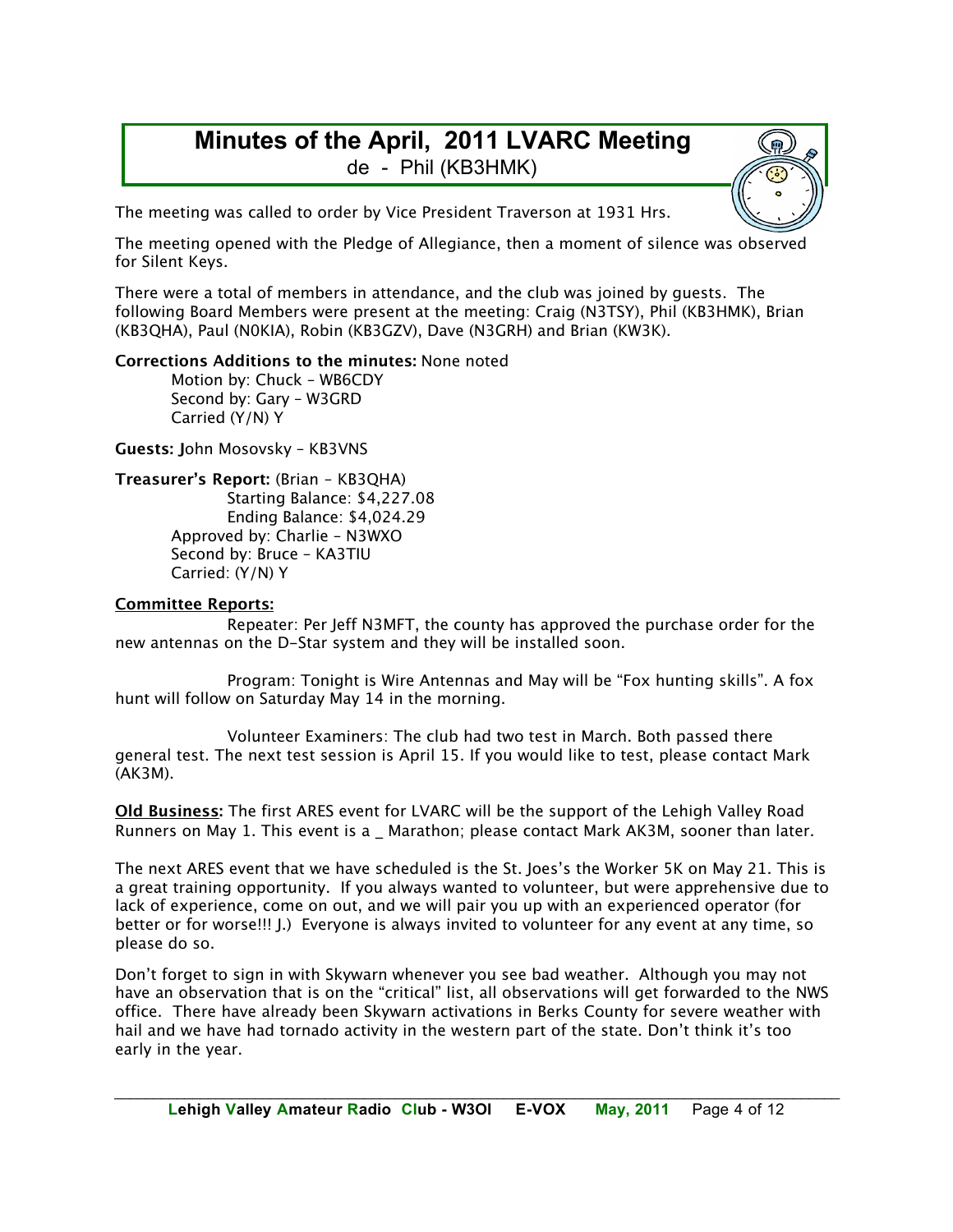#### (Minutes cont. from page 4)

Charlie (N3WXO) is in need of help for a 5k run / walk on April 16 at the Hanover Twp. Community Center. This is located in Northampton County. Please contact him if you're able to help.

**New Business:** Hadrian (KB3VDB) is in Hershey for the Future Business Leaders Conference. He is in the competition.

Paul has the new club ID cards. See him to get yours.

**Good of Order:** The club raised \$70 at the hamfest. Thanks to Frank (W3FTU) for taking care of it.

Field Day and the picnic were discussed. More info to follow.

Brian (KW3K) is looking for alternate net controls for Skywarn. If interested, please contact him. You will soon be able to renew your Skywarn training online.

Brian (KW3K) bought gamma seal lids. They would great on food grade buckets. You can purchase them at freckleface.com.

**New Members:** John Mosovsky – KB3VNS Motion by: Chuck – WB6CDY Second by: Charlie – N3WXO Carried (Y/N) Y

The LVARC Monthly Business Meeting Closed at 1950 hrs, EST. Motion by: Charlie – N3WXO Second by: Craig – KB3SBI In favor: Y

Respectfully Submitted de KB3HMK, Secretary.

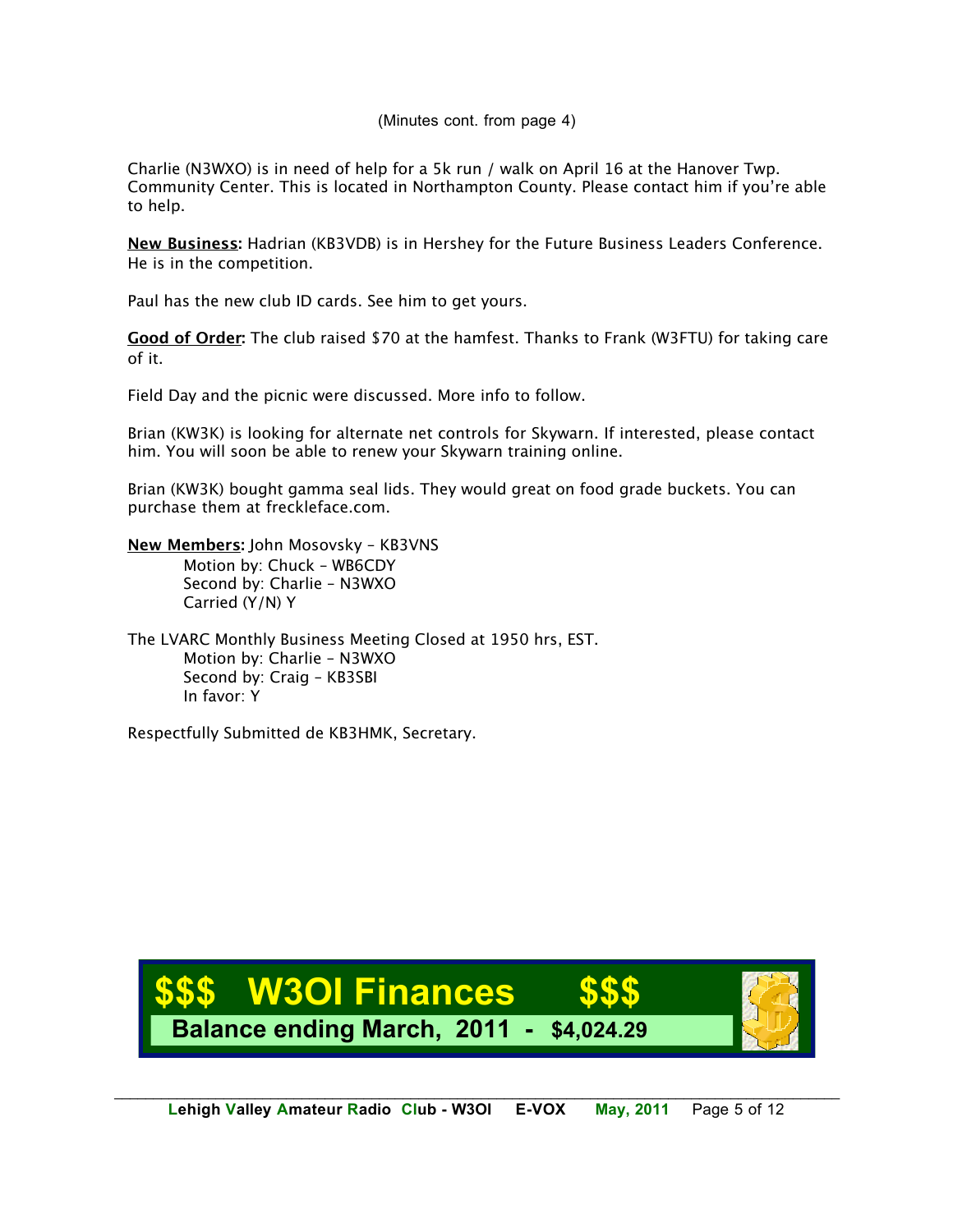# **This Month In Ham Radio**



 **Test Session - Friday May 20 - 7:00 pm - Red Cross Building**

*\_\_\_\_\_\_\_\_\_\_\_\_\_\_\_\_\_\_\_\_\_\_\_\_\_\_\_\_\_\_\_\_\_\_\_\_\_\_\_\_\_\_\_\_\_\_\_\_\_\_\_\_\_\_\_\_\_\_\_\_\_\_\_\_\_\_\_\_\_\_\_\_\_\_\_\_\_\_\_\_\_\_\_\_\_\_\_\_\_\_\_\_\_*  **Lehigh Valley Amateur Radio Club - W3OI E-VOX May, 2011** Page 6 of 12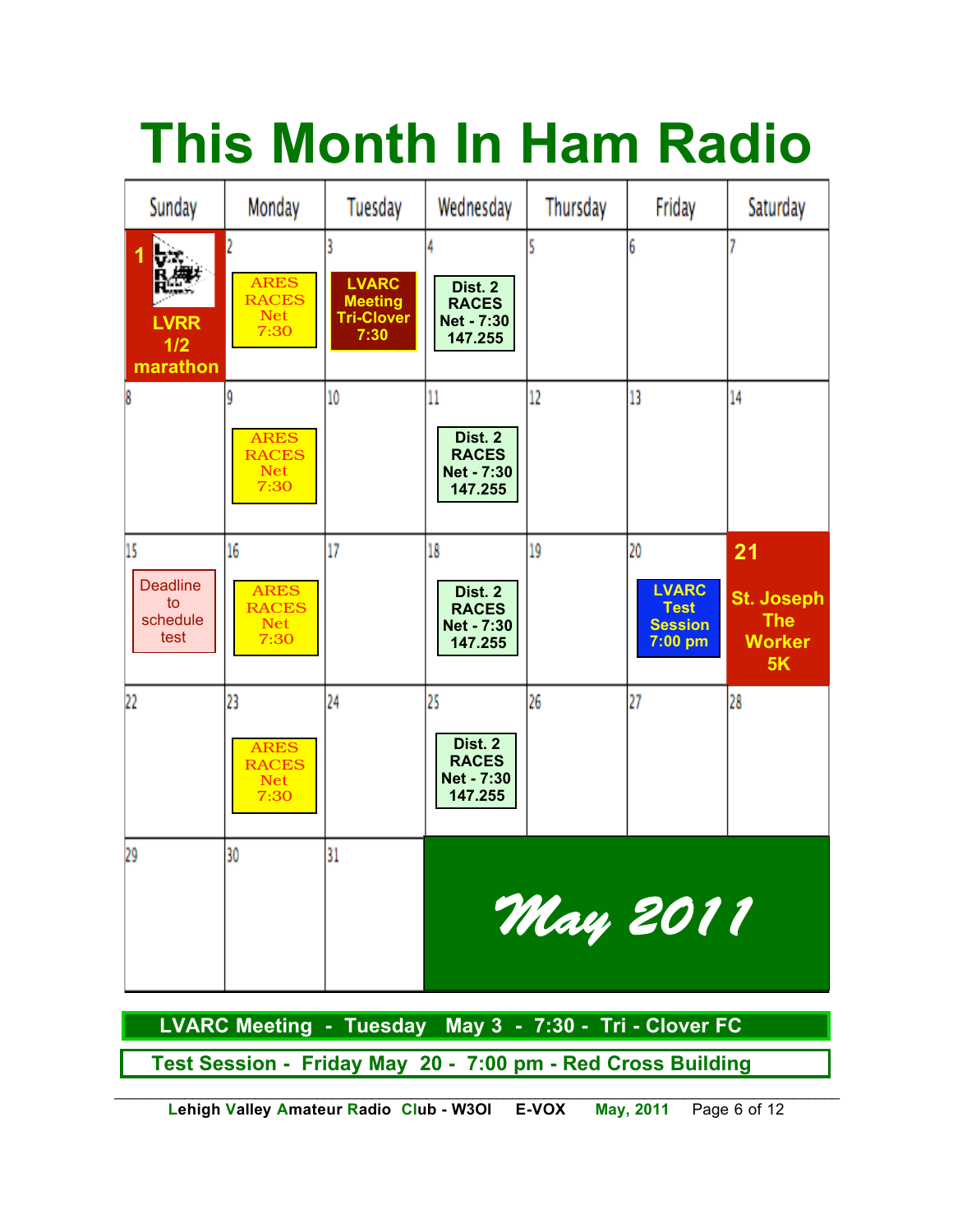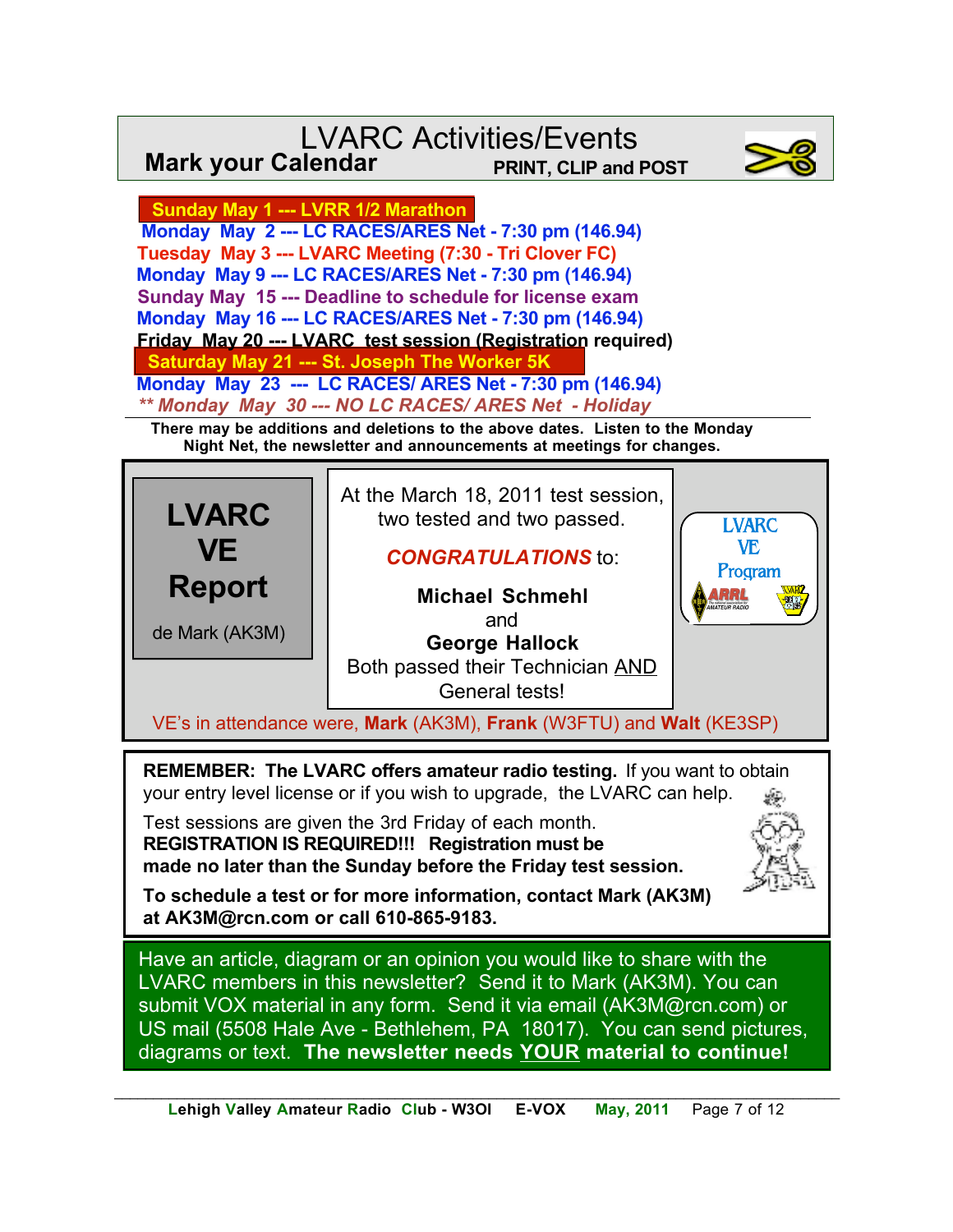

## **For Sale**

READER SUBMISSION

FT-100 great condition. Recently check top to bottom by a licensed tech. Realigned and new encoder. (receipts for proof) = \$450

FC-20 auto tuner compatible with the FT 100. = \$200

Both: \$600



FC-30 auto tuner compatible with the FT-897/D =  $$150$ 

#### *Contact Larry (NR3R) - NR3R@ptd.net*



READER SUBMISSION

**de Pete (NL7XM)**

Read to the end so you don't miss the last two sentences.

http://www.stripes.com/news/pacific/korea/ham-radios-find-place-in-high-techworld-1.139146

http://www.usatoday.com/money/media/2011-03-29-hamradio29\_ST\_N.htm **Ham radio operators concerned about losing band**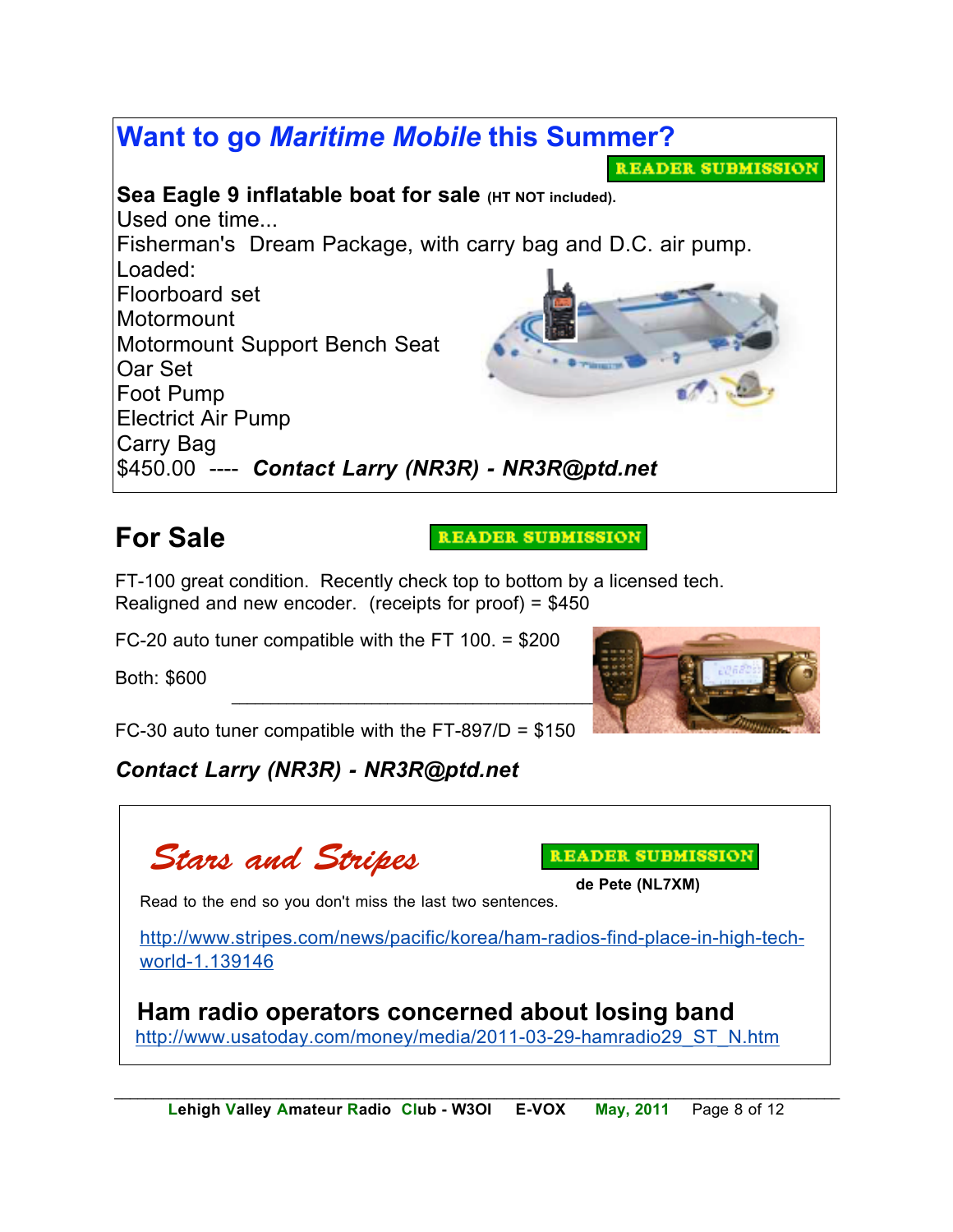# WANTED**:** OLD CALLBOOKS

Pete (NL7XM) is paying cash for OLD Callbooks. Contact him directly at: NL7XM@arrl.net

What was the International C.W. calling frequency for ships at sea, for example when sending an S.O.S. ? (from QRZ.com)

- 1. 10 Mhz.
- 2. 2.5 Mhz
- 3. 500 Khz
- 4. 3.125 Mhz

(Answer page 10)



*Remember: Its hard to use your signal when you are talking on the phone!*

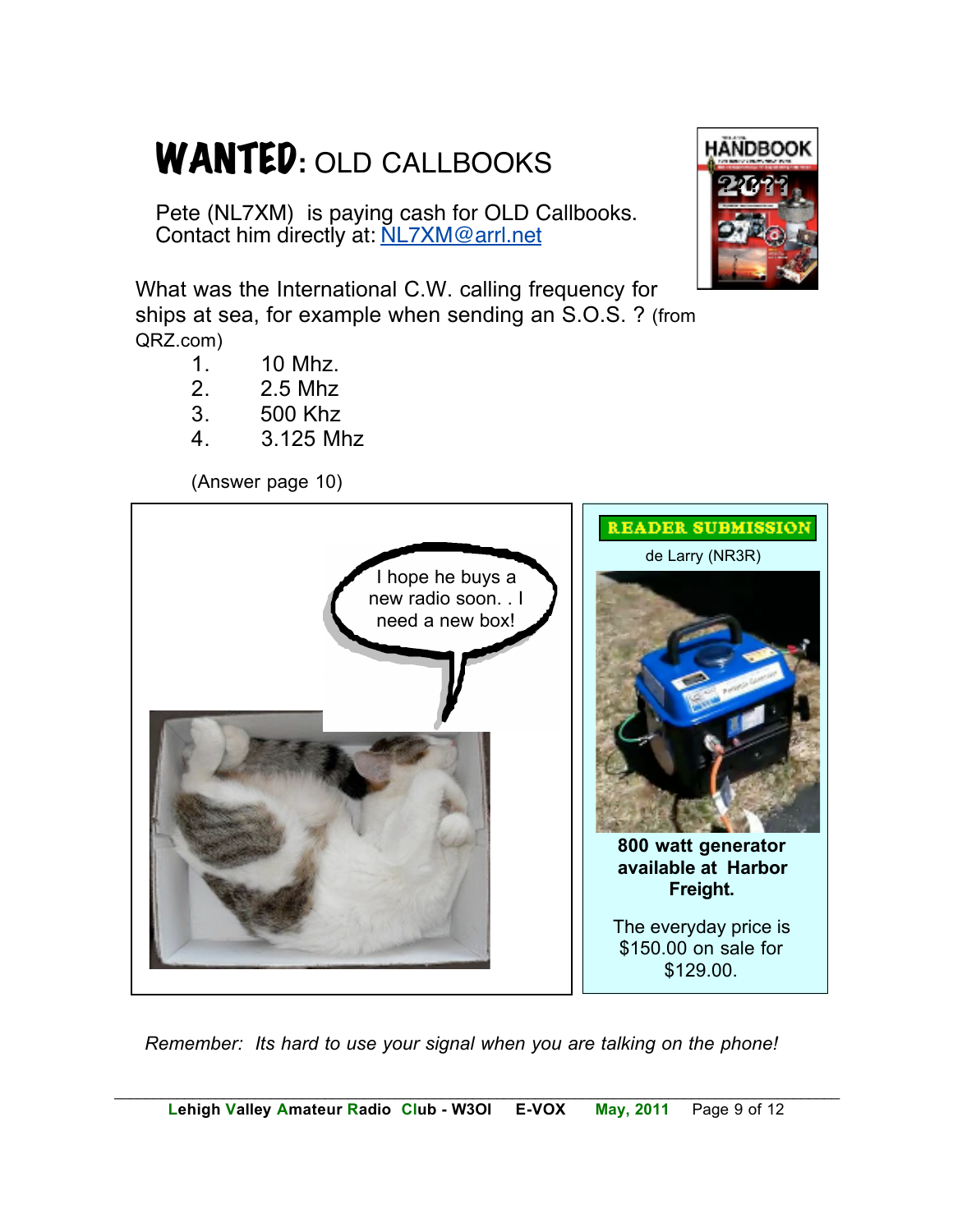

Hi Members,

Those in attendance at the April meeting found out that the "surprise" was the availability of the new club membership badges. The badges are printed in color, laminated and feature your name and callsign in a VERTICAL format, as favored by the membership. You now have the option of wearing either the B&W or colored badge depending on which format you like.

The new badges were printed with your first name as listed in the database. If you prefer a nickname, such as Bob for Robert, or Dot for Dorothy, they please contact me by email (or at the next meeting) and I'll do one batch reprint of errors or do-overs during May. They should be available by the June meeting.

Also, if their is an error or update needed to your callsign, please let me know. Once you're in the database, I don't go and check everyone's callsign each month to see if it's current. I just assume you'll let me know when you upgrade or change calls.

de complete the manning. In you haven't pain your Lovin at along with your 2011 membership card when you renew. I'm in the process of mailing the new badges to all paid up 2011 members. It may take a few days to complete the mailing. If you haven't paid your 2011 dues, then Brian will mail your new badge

I hope you enjoy you new club badge and will wear it proudly at meeting, hamfests, get-togethers and beer-busts. Well, maybe not the rowdy ones... ;)

73, Paul, N0KIA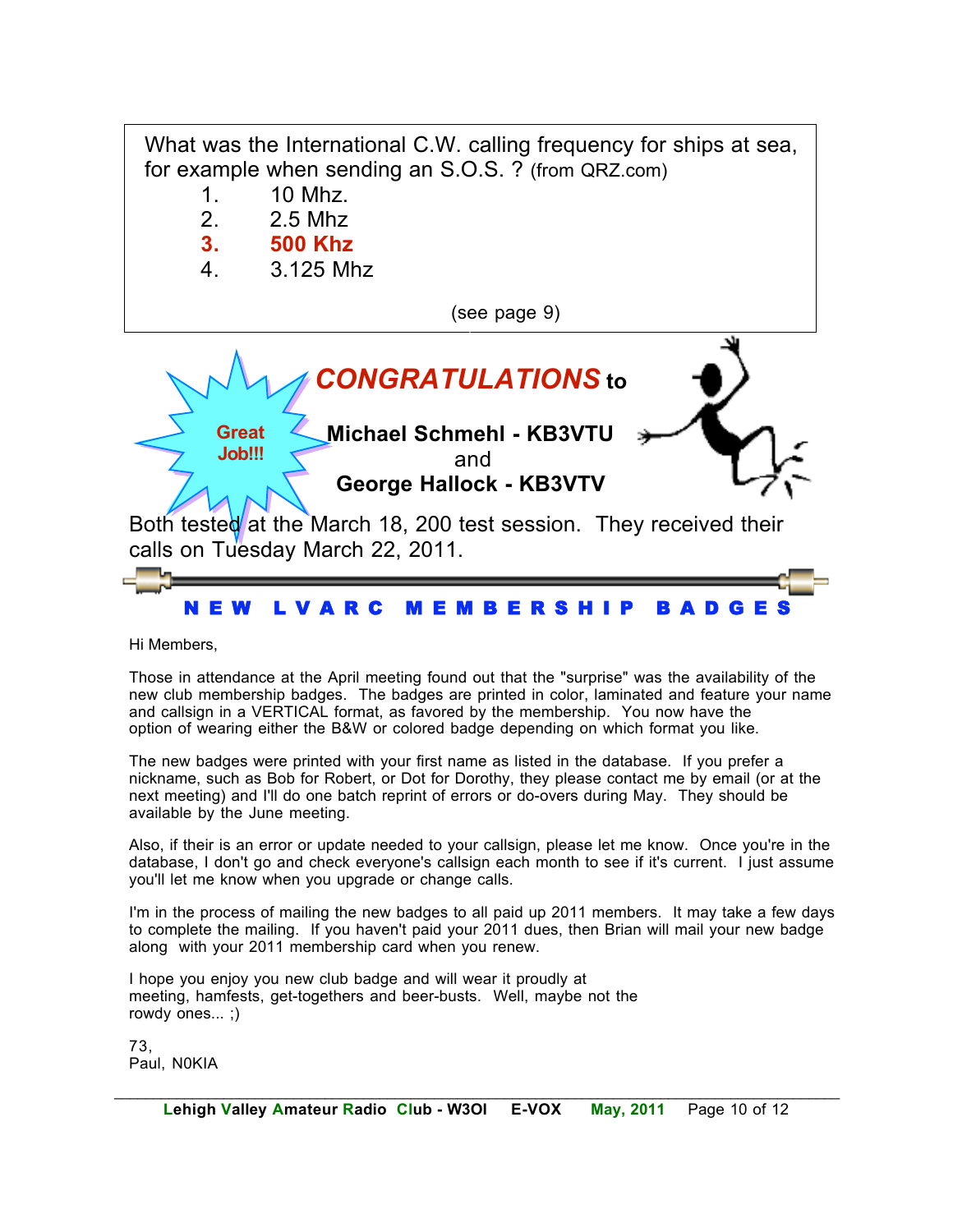TECHNOLOGY COULD NEW WIRELESS INTERNET NETWORK KNOCK OUT **ESSENTIAL GPS?** 

http://www.theblaze.com/stories/could-newwireless-internet-network-knock-out-essential-gps/



## **Up Coming LVARC ARES Events**

**May** --- St. Joseph the Worker 5K - May 21, 2011 - *ARES TRAINING EVENT*

**June** --- Girls 5K Field Day --- June 25 -26

**September** --- LVHN/VIA Marathon

**October** --- Women's 5K Classic --- October 15, 2011

*\*\*\*The "St. Joseph The Worker 5K," is an ARES Training Event. If you are new to amateur radio or ARES and want to learn what ARES events are all about, this is an excellent event in which to get started. New ARES participants can be paired with an experienced operator. Contact Mark (AK3M) to volunteer.*





**TEACHER:** Maria, go to the map and find North America . **MARIA:** Here it is. **TEACHER:** Correct. Now class, who discovered America ? **CLASS:** Maria.



## **Question Pool Scheduled Revision**

The next element to be revised is the **General** class (Element 3), released December, 2010 and will become effective July 1, 2011.